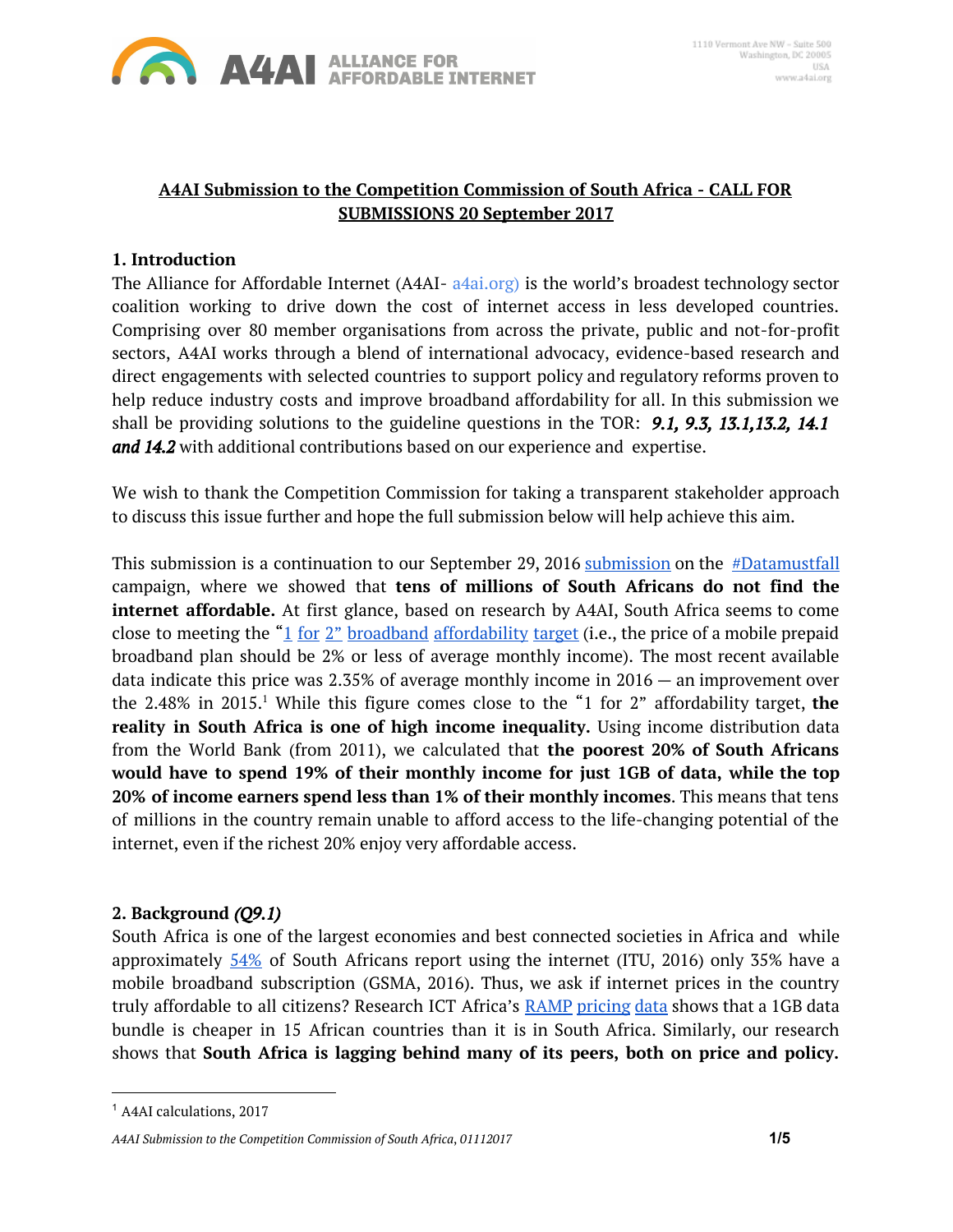

Using the methodology established by the International Telecommunications Union for determining the most affordable broadband plans, we identified the mobile prepaid broadband (1GB) plan with the lowest price in 2016 at US\$10.75. When compared to other countries in Africa, this price was more expensive than the price found in 19 other countries. When we compare affordability (i.e., price/income), we find that 12 other African countries have more affordable mobile broadband. This lack of affordability is compounded by the that fact that South Africa's income inequality is more severe than many other countries in the region.

# **3. The state of data prices in South Africa / Comparing data prices in SA** *(Q9.3)*

A4AI's own **[Affordability](http://a4ai.org/affordability-report/report/2017/) Drivers Index** (which measures policies in place to drive affordability), ranked South Africa 22nd out of 58 countries globally, and 7th on the African continent. The Index assesses countries across two main areas: (1) **infrastructure** (i.e., the extent to which ICT infrastructure has been deployed as well as the policy framework in place to encourage future infrastructure expansion); and (2) **access** (i.e., current broadband adoption rates as well as the policy framework in place to enable equitable access). In the case of South Africa, the country ranks 9th out of 27 African countries in terms of access; it ranks 6th out of 27 in terms of infrastructure. This suggests that overall improvements are needed in both areas, with a particular need in terms of infrastructure.

This means there is scope to use policy more effectively to drive prices down. Income disparity makes a serious case for looking at the affordability drivers even more closely. Other causes for higher data services costs include the cost of deployment of ICT infrastructure (e.g., multiple trenching costs, permitting bureaucracy and fees). More factors include limited infrastructure sharing, a lack of public access solutions targeting low-income consumers, a lack of innovative new technologies to bring competition to the market as highlighted in A4AI's [2017](http://a4ai.org/2017-affordability-report/) [Affordability](http://a4ai.org/2017-affordability-report/) Report.<sup>2</sup>

#### *Recommendations:*

1) Develop policy solutions and programmes to enable access for all (including low-income groups). From our income inequality analysis it is clear that market-driven solutions (via mobile network operators) will not be sufficient. There must also be a focus on *public* [access](http://a4ai.org/affordability-report/report/2017/#employing_public_access_solutions_to_close_the_digital_divide) [solutions](http://a4ai.org/affordability-report/report/2017/#employing_public_access_solutions_to_close_the_digital_divide) to complement existing connectivity options, including community networks and the allocation of spectrum for such networks, where feasible.

2) While there is currently no available gender-disaggregated data on access and affordability (pointing to an opportunity for government intervention), it is important to note that globally there is a gender gap in access and that this gap is [widest](http://www.itu.int/en/ITU-D/Statistics/Documents/facts/ICTFactsFigures2017.pdf) in Africa. Thus, the government

<sup>2</sup> [h](http://a4ai.org/2017-affordability-report/)[ttp://a4ai.org/2017-affordability-report/](http://a4ai.org/2017-affordability-report/)

*A4AI Submission to the Competition Commission of South Africa*, *01112017* **2/5**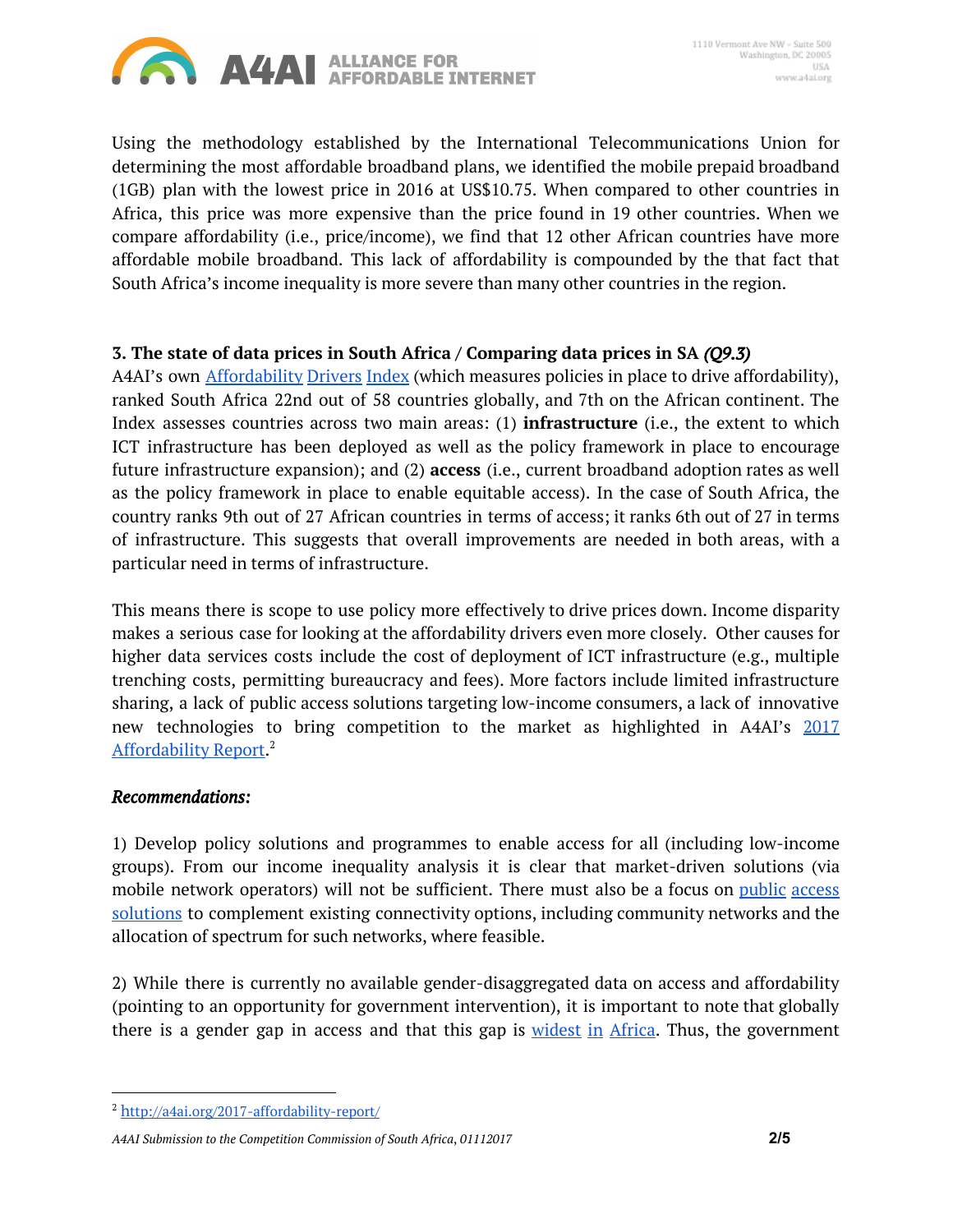

should be proactive in collecting appropriate data and ensuring that its  $\overline{ICT}$  [policy](https://webfoundation.org/2017/09/why-a-gender-focus-is-critical-to-connectivity/) interventions are [gender-responsive.](https://webfoundation.org/2017/09/why-a-gender-focus-is-critical-to-connectivity/)

(3) Remove bottlenecks for the rollout of broadband infrastructure, which includes interaction with multiple permitting agencies to obtain right of way or siting of base stations or public access centres. Having a one stop shop or single window for all applications will reduce associated costs. One such example is the establishment of a single window for infrastructure permits by Portuguese regulator [ANACOM](https://www.anacom.pt/) and its management of a Centralised Information System.

# **4. Telecommunications regulation and spectrum allocation** *(Q 13.1, 13.2)*

The interlinkage between spectrum allocation and broadband access has been documented extensively. Spectrum is an essential resource underpinning the operations of the mobile industry but in order to bridge the digital divide, allocations must be carefully thought through. Coverage to rural areas and unserved communities should be a priority, with a mix of options beyond the traditional licensed spectrum to include unlicensed spectrum (e.g., WiFi, TV white spaces, etc.) and other emerging technologies. The high cost of many spectrum auctions or sales can increase the cost of operations for mobile network operators and, in some cases, may prohibit the rollout of services, as operators prioritise areas where costs can be recovered quickly. Rural areas, peri-urban and poor urban communities/shanty towns are therefore negatively impacted. Our research in Nigeria and Ghana showed the high cost of 4G auctions could only be afforded by the one operator (MTN), resulting in a lack of competition in the market. In 2011, Ghana's auction of spectrum in the 2.6 Ghz band to three Broadband Wireless Access (BWA) companies failed to expand data services as needed, as the initial costs associated with the purchase of spectrum and the rollout of services became prohibitive when passed on to consumers in a crowded and price-sensitive market.<sup>3</sup> Further research by the [GSMA](https://www.gsma.com/spectrum/wp-content/uploads/2017/02/Effective-Spectrum-Pricing-Full-Web.pdf) and NERA shows a correlation between countries with lower spectrum costs and lower consumer prices for data. 4

Forward-looking policy and spectrum regulations therefore have a key role to play in ensuring an even and competitive playing field for spectrum, fair and reasonable pricing, with priorities for coverage realistically set to include marginalised communities. Regulations and policies guiding allocations should:

- 1. Facilitate the setting of reasonable/fair market prices for spectrum, that encourage competition and are not prohibitive for operators and users.
- 2. Encourage innovative use of spectrum, such as unlicensed spectrum, to close coverage gaps to advance affordable access, whether by supporting community networks or partnering to develop new technologies.

<sup>&</sup>lt;sup>3</sup> Ghana, Affordability Report Highlights 2017 .[www.a4ai.org](http://www.a4ai.org/)

<sup>4</sup>GSMA (2017). Effective Spectrum Pricing: Supporting better quality and more affordable mobile services <https://www.gsma.com/spectrum/wp-content/uploads/2017/02/Effective-Spectrum-Pricing-Full-Web.pdf>

*A4AI Submission to the Competition Commission of South Africa*, *01112017* **3/5**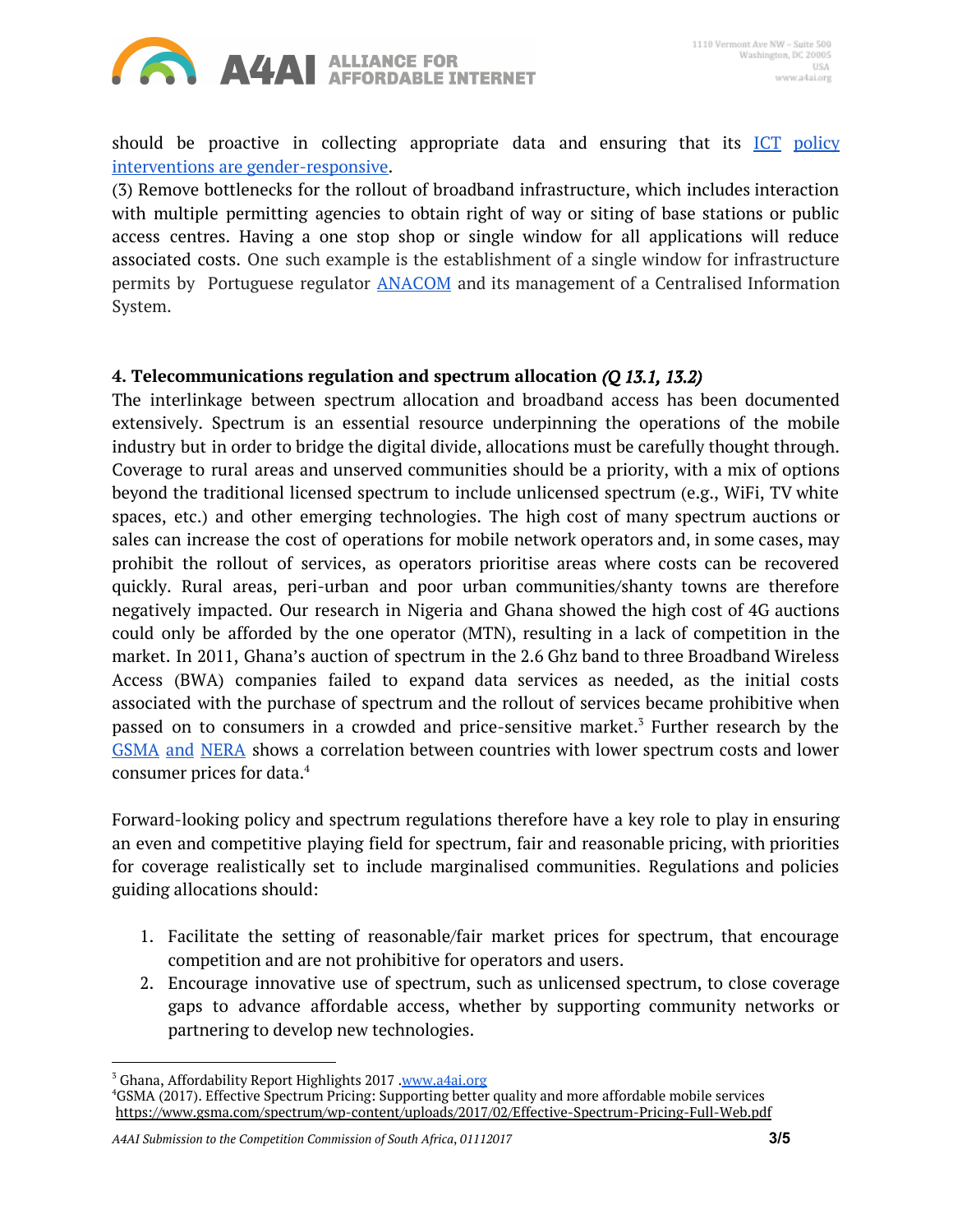

- 3. Challenge operators to share infrastructure both within and outside the sector (e.g., share with the power, energy, and transportation sectors) with objective, transparent and fair guidelines.
- 4. Encourage flexibility in the use of spectrum (i.e. spectrum trading or refarming but with greater emphasis on ensuring efficient utilisation of the spectrum without compromising on the quality of service to consumers).
- 5. Monitor that efficiency gains made by low spectrum prices are transferred to consumers in the pricing of data, with targeted affordable options aimed at low-income groups, or marginalised communities, where possible.
- 6. Finally, the South African government must ensure there is a detailed plan for allocating spectrum sufficient to meet projected increases in demand, with a clear timeline for implementation.

# **5. Adequacy of data supply quality and coverage (** *Q 14.1, 14,2)*

#### *Data supply quality and coverage (14.1)*

In addition to access to affordable internet, quality of the connection (as measured by speed) is just as important. South Africa maintains an average internet speed of 4.8mbps compared to the global average of 6.1mbps — ranked as the second highest in Africa following Kenya. Globally, South Africa still ranks quite low. Internet speed is connected to a country's economic productivity; for example, a study conducted by Ericsson in 2011 showed that doubling broadband speed can contribute significantly to economic growth, with increases of up to 0.3% GDP, valued at US\$126 billion in the OECD region.<sup>5</sup> Broadband access and quality are therefore important economic drivers with potential for significant impact in economic transformation. There are vast disparities in the quality of service in well-built cities (e.g., Johannesburg, Capetown, Durban) vis-a-vis their neighboring townships; the quality of service further worsens as one travels to rural areas. Disparities in speed, availability of data at affordable cost, and poor connectivity affect many townships areas due to congestion and old and inadequate investments in infrastructure.

# *Impact of data service challenges on consumers (low income, under-developed, rural areas) (14.2)*

According to a report produced by World Wide Worx and Dark Fibre Africa (DFA), income disparity remains the greatest disparity in access. South Africans earning R30,000 or more per month have an 82.4% chance of enjoying internet access  $-$  similar to their peers in the developed world. Those who earn between R14,000 and R18,000 per month have a 61.3% chance; those between R3,000 and R6,000 have a 42% chance; for those earning less than R2,500, access drops to below 30% — essentially locking lower income earners out of the digital economy. The majority of South Africa's citizens live in poverty  $-$  30.4 million out of a

<sup>5</sup> Ericsson (2011), New Study Quantifies Impact of Broadband Speed on GDP. Press Release. 27.09.2011. [www.ericsson.com/news/1550083](http://www.ericsson.com/news/1550083)

*A4AI Submission to the Competition Commission of South Africa*, *01112017* **4/5**